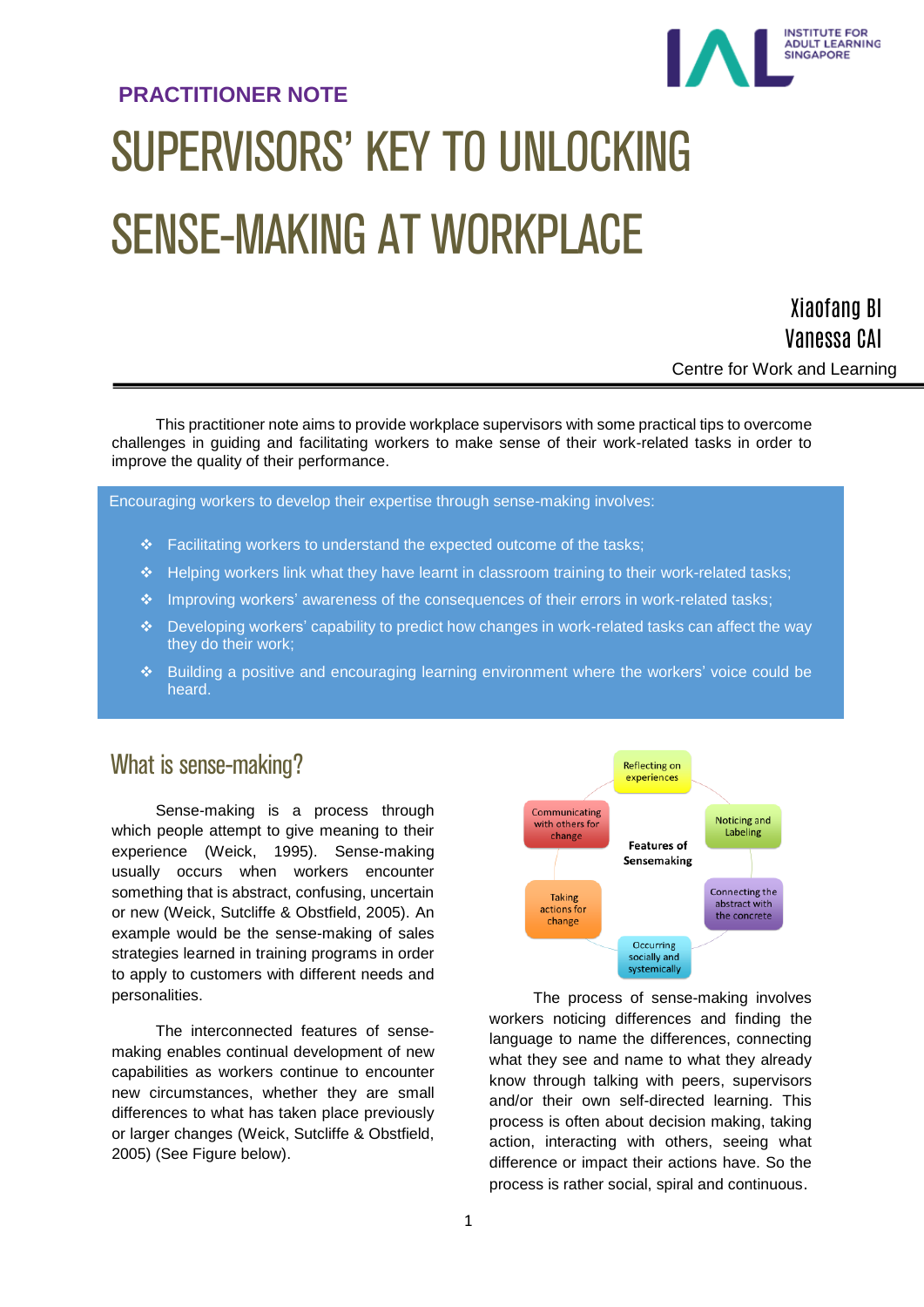Engaging in the process of sensemaking is particularly helpful for workers working in environments that require them to respond quickly to changes, for example, workers working in medical teams in hospitals who make critical decisions on the care to be given to patients during emergencies (Engestrom, 2001); and military command officers on mission (Jensen, 2009; Lim, 2012). This ongoing, dynamic and social process requires:

- trust between workers and supervisors;
- both workers and supervisors to feel supported by the organisation; and
- workers and supervisors to be committed to improving performance.

## Supervisors' Key

In the social and continuous process of sense-making, support from one group of workplace experts – supervisors – plays an important role in helping workers make sense of their work-related tasks. As compared to experienced peers, supervisors who provide consistent moral and practical support during their workers' learning journey are likely to better encourage workers to apply what they have learnt to work, as these supervisors give workers the impression that they have the latitude and are valued (Lancaster, Milia & Cameron, 2013; Ng, 2013; Velada, Caetano, Michel, Lyons & Kavanagh, 2007). Additionally, workers who perceive their supervisors as positive role models are more likely to engage in better sense-making (Lancaster et al., 2013).

Constructing feedback and facilitating reflections are considered two of the most useful and important processes to facilitate the sense-making of work-related tasks for workers (Embo et al, 2014; Peters et al, 2017; Ramani & Leinster, 2008), as compared to other processes, e.g., assigning tasks, decisionmaking strategies, effective time management.

### Feedback and Sense-making

#### Types of Feedback:

- 1. General feedback: a general or vague idea of whether the worker did well or not, e.g., "good job", "bad customer communications", without the necessary details to guide performance;
- 2. Specific feedback: details as to how the worker has performed and why; followed by specific areas for improvement or questions posed to workers regarding how they can improve in specific areas;
- 3. Corrective feedback: where the worker has performed inadequately; sometimes, it sounds like scolding;
- 4. Constructive feedback: where the worker has performed well as well as where the worker can perform better, worker can also actively seek clarification from supervisors.

Feedback is a two-way communication process occurring between supervisors and workers regarding workers' sense-making of work-related tasks. Feedback can be used to improve workers' expertise over time and inform workers of desirable performance. It is a co-learning process in which both supervisors and workers have key roles to play (Boud & Soler, 2016). Lack of feedback in workplaces can result in adverse consequences. Without feedback from supervisors, workers may not have a clear understanding of the requirements of the task so that they may not be able to achieve the expected outcome of the task.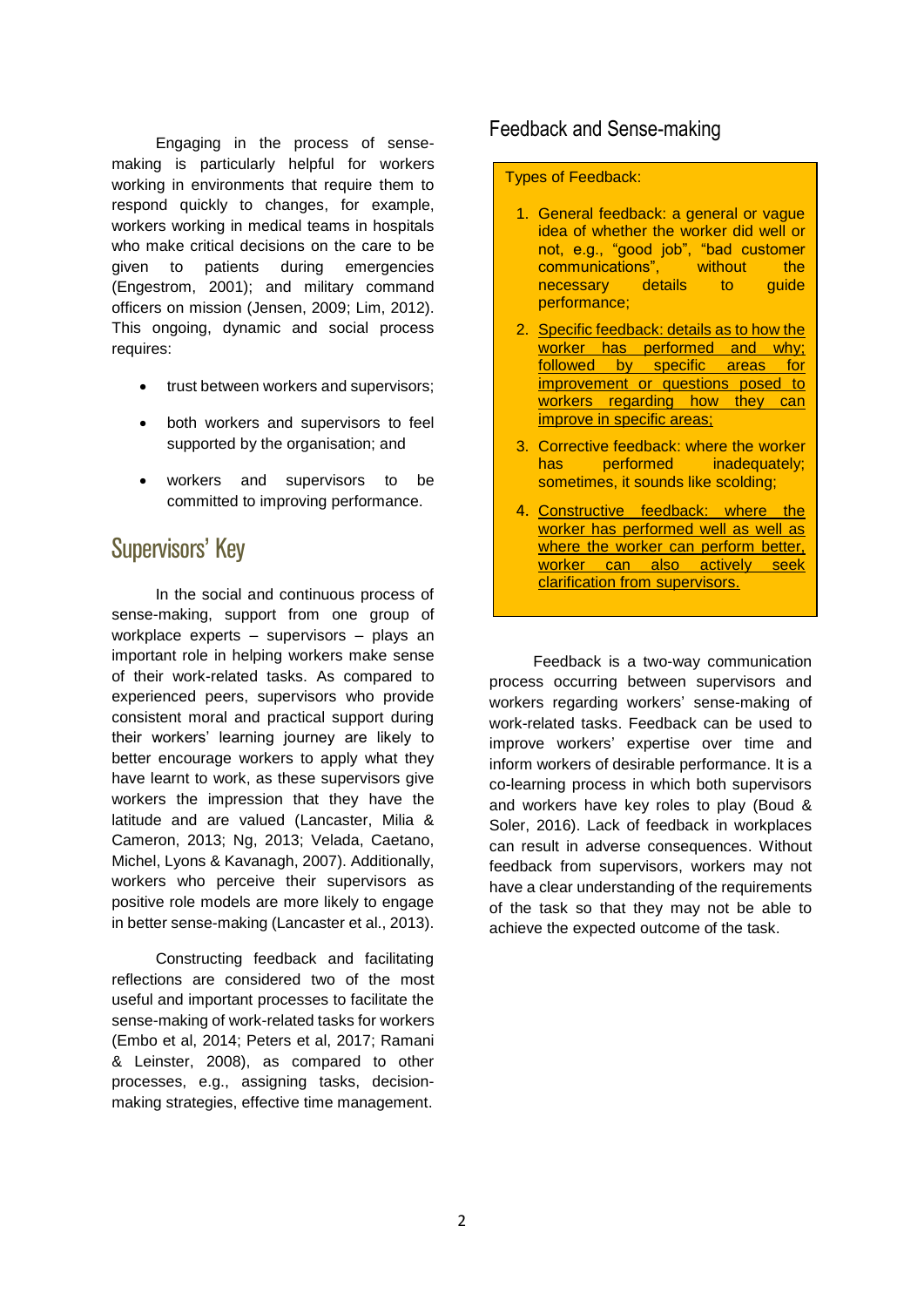This two-way communication may have different impact on workers' sense-making. Providing only corrective feedback triggered by workers' mistakes can be deemed as negative. judgmental and evaluative in nature. From such feedback, "workers may know what to do but do not necessarily understand why they are doing so or realise the impact and consequence of their actions" (Bound *et al*, 2016, p. 44). Besides, workers may view corrective feedback as a personal attack (Ramani & Leinster, 2008), which may inhibit their deep sense-making of work-related tasks.

In contrast, supervisors could construct specific, positive, explanatory, continuous and constructive feedback on workers' performance to inform them where they have done well, why and how, how to take actions and what actions to take to improve in specific areas of their performance, for example, to make sense of the changes in work-related tasks. Feedback should also be prompt and based on the supervisors' own observations rather than on others', unless there is a need to supplement their own observations with that of others.

At the same time, workers can take initiative to solicit specific, continuous and constructive feedback from the supervisor through asking questions and seeking clarifications based on their own experiences and practices. Constructing such feedback by both supervisor and workers can help supervisors and workers reach a common understanding of workers' sense-making in their work-related tasks. Such a common understanding will facilitate the supervisor to provide a more comprehensive and objective evaluation on workers' performance, and develop workers' clarity about expected standard of performance and of roles.

This communicative feedback approach could also enable the building of a positive learning environment in which errors are acknowledged and mutual communication is expected and accepted to facilitate workers' deep sense-making of work-related tasks.

#### *Example*

In an F&B menu-change training, when helping cooks practice their techniques, the Chef (supervisor) can construct prompt and continuous feedback based on his own observation by commenting on the good techniques the cooks are showing and sharing details on how some specific techniques could be improved, rather than just correcting, reminding, or redemonstrating. At the same time, the cooks can actively solicit Chef's feedback on their techniques by posing questions and seeking clarifications.

## Reflection Facilitated by Supervisors and Sense-making

Reflection refers to the review, interpretation and understanding of experiences to guide present and future sensemaking of work-related tasks. Reflection can be categorised in terms of timing and the degree of meta-thinking.

#### Types of reflection:

- 1. Reflection in action takes place during the activity by just simply describing and interpreting the activity;
- 2. Reflection on action takes place after the activity by describing and interpreting the activity, thinking about the different interconnections within and across the activities or relating own actions to other settings;
- 3. Reflection on entire performance by mainly thinking about different interconnections of the activities or relating own actions to other settings.

(Embo, et al., 2014; Moussa-Inaty, 2015)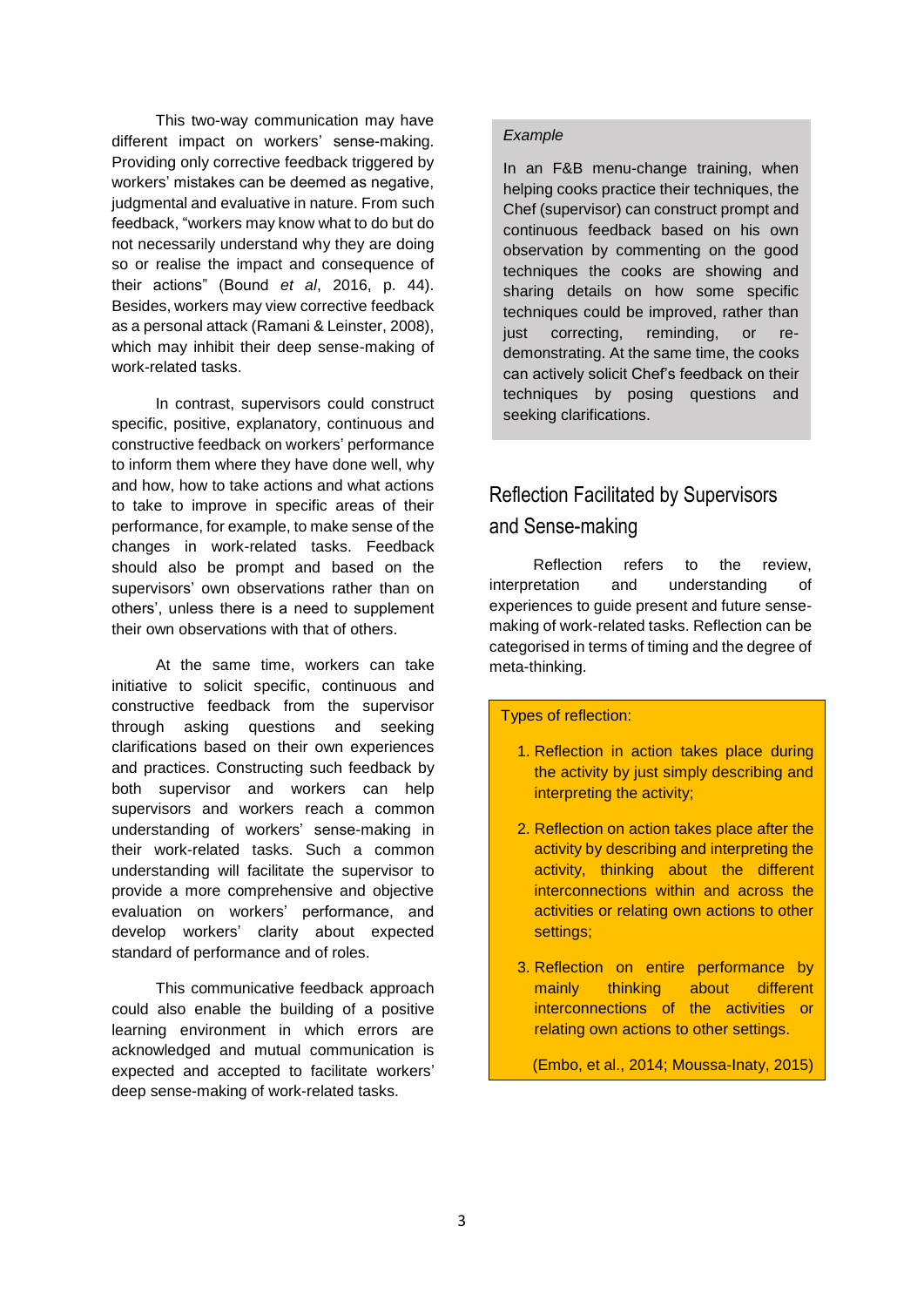Guiding questions are useful prompts to encourage reflection, for example:

- For the moment, can you provide a description or summary of what you have learned so far?
- What do you think you did well for the past month? How do you think you can apply it to your further work?
- What do you think you did not do well for the past month? How do you think this can be improved? How would you address the same problem in a future similar task?
- For your entire performance in the task, what would you like to change? Why is that?
- What do you plan to investigate further/find out about? How will you do this?
- What else would (you/customer/boss, etc.) like to see /achieve?

Notice that the language in these suggested questions is not meant to encourage the workers to judge their own work. Asking about what you and others would like to 'see', what you and they want to change in future, encourages the workers to make better alignment with the expected performance.

Also, supervisors need to be mindful about the frequency and purpose of using different types of reflections for different workers in facilitating their sense-making of work-related tasks. For example, requiring reflection with you, the supervisor, too often can become tedious. Monthly or quarterly reflection facilitated by supervisors would be recommended, depending on the duration of tasks. However, you can set up the expectation that workers undertake reflection themselves by helping them develop their ability to reflect and ask themselves questions about their performance.

#### **TIPS FOR SUPERVISORS: THE 7 'P'S**

- 1. **Provide** timely feedback to help workers understand their work better, and to tackle work challenges better.
- 2. **Present** your feedback positively, constructively and clearly to help workers feel encouraged and valued and grasp what to do specifically.
- 3. **Prevent** yourself from using negative or corrective feedback to avoid making workers feel judged.
- 4. **Participate** in the feedback process by giving workers a safe space for them to elicit feedback from you to build trust between you and your workers.
- 5. **Prompt** your workers to engage in self-reflection so that they are aware of their own performance and would be encouraged to think about how to improve on it.
- 6. **Prepare** workers for reflection and be purposeful in using guiding questions in each type of reflection that you want the workers to engage in.
- 7. **Pre-arrange** your reflection sessions so that workers would not be overwhelmed.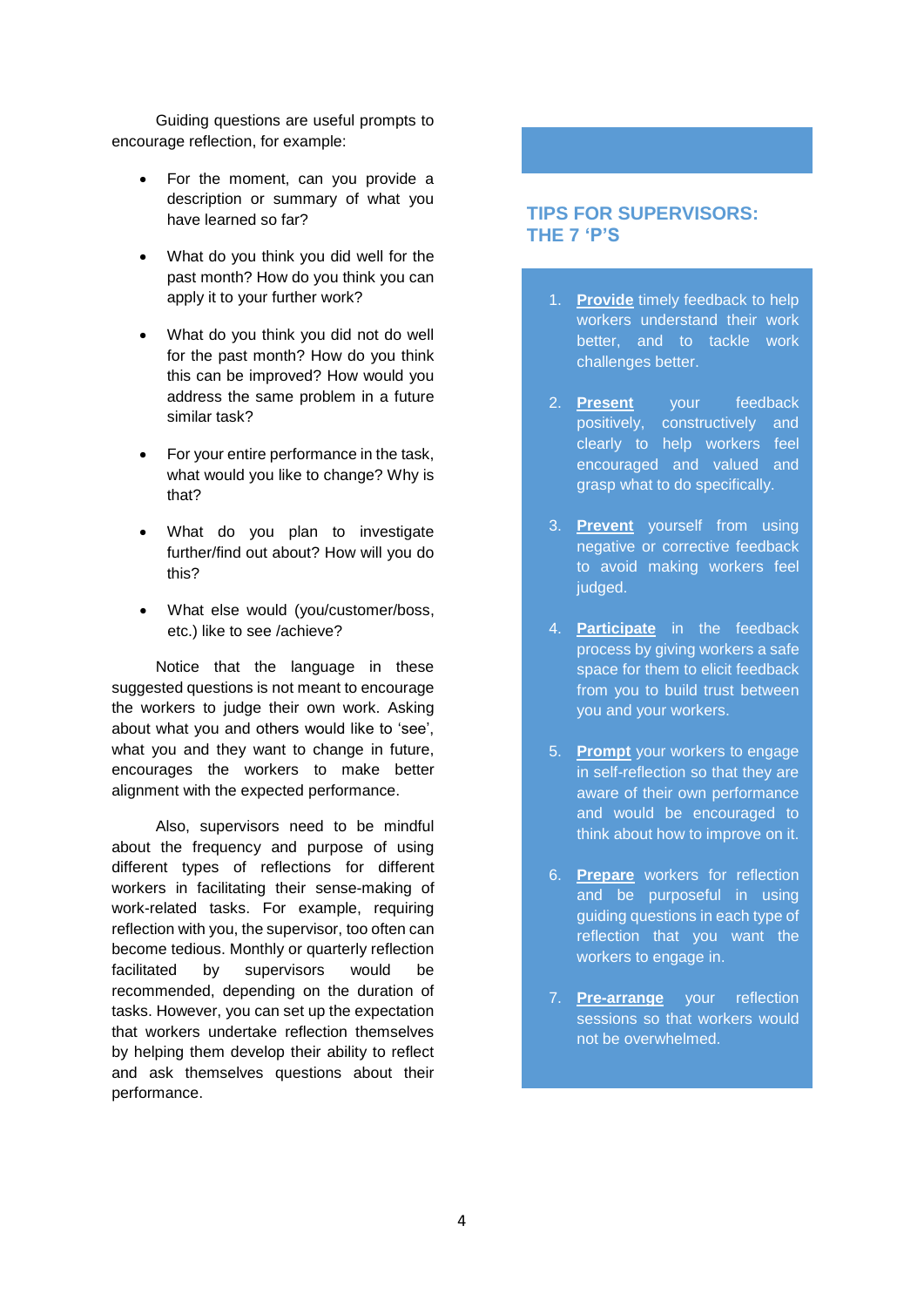## **Conclusion**

Sense-making of work-related tasks is:

- A continuous, on-going and dynamic learning process; and
- An advantage not only to the workers and their supervisors, but also to the organisation as a whole.

Supervisors are likely to help workers' sense-making of their work-related tasks more successfully if they incorporate the following strategies in their feedback and reflection efforts:

- Constructive and specific feedback are more powerful than general and corrective feedback; and
- Using guiding questions that encourage understanding of the principles, the reasons why AND how to apply these principles in different situations is important.

In helping to create a supportive and rewarding learning climate for their workers, supervisors will enable workers to better develop their expertise through successful sense-making of work-related tasks and enhance their sense of belonging to the workplace.

## References

- Boud, D., & Soler, R. (2016). Sustainable assessment revisited. *Assessment & Evaluation in Higher Education, 41*(3), 400-413.
- Bound, H., Chia, A., Karmel, A., Lee, M., & Yang, S. (2016). *Assessing Learning for the Changing Nature of Work*. IAL.
- Burke-Smalley, L.A., & Baldwin, T. (1999) Workforce training transfer: a study of the effect of relapse prevention training and transfer climate. *Human Resource Management*, *38*(3), 227-242.
- Cheng, E. W. L. (2000). Test of the MBA knowledge and skills transfer. *International Journal of Human Resources Management*, *11*(4), 837-852.
- Embo, M., Driessen, E. W., Valcke, M., & van der Vleuten, C. P. M. (2014). Scaffolding reflective learning in clinical practice: a comparison of two types of reflective activities. *Medical Teacher 2014*, *36*(7), 602-607.
- Engestrom, Y. (2001). Expansive learning at work: toward an activity theoretical reconceptualization. *Journal of Education and Work*, *14*(1), 133-156.
- Jensen, E. (2009). Sensemaking in military planning: a methodological study of command teams. *Cognition, Technology & Work*, *11*, 103–118.
- Ng, K. H. (2013). *The influence of supervisory and peer support on the transfer of training. Studies in Business and Economics*. Retrieved from:<http://eccsf.ulbsibiu.ro/RePEc/blg/journl/838kueh.pdf>
- Lancaster, S., Milia, L. D., & Cameron, R. (2013). Supervisor behaviours that facilitate training transfer. *Journal of Workplace Learning, 25*(1), 6-22. DOI: 10.1108/13665621311288458.
- Lim, B. C. (2012). Opening the black box: how command teams sensemake. *Pointer, Journal of the Singapore Armed Forces, 38*(2), 45-60.
- Peters, S., Clarebout, G., Diemers, A., Delvaux, N., Verburgh, A., Aertgeerts, B., & A, Roex. (2017). Enhancing the connection between the classroom and the clinical workplace: a systematic review. *Perspectives on Medical Education*. doi: 10.1007/s40037-017-0338-0
- Ramani, S., & Leinster, S. (2008). AMEE Guide no. 34: teaching in the clinical environment. *Medical Teacher*, *30*, 347-364.